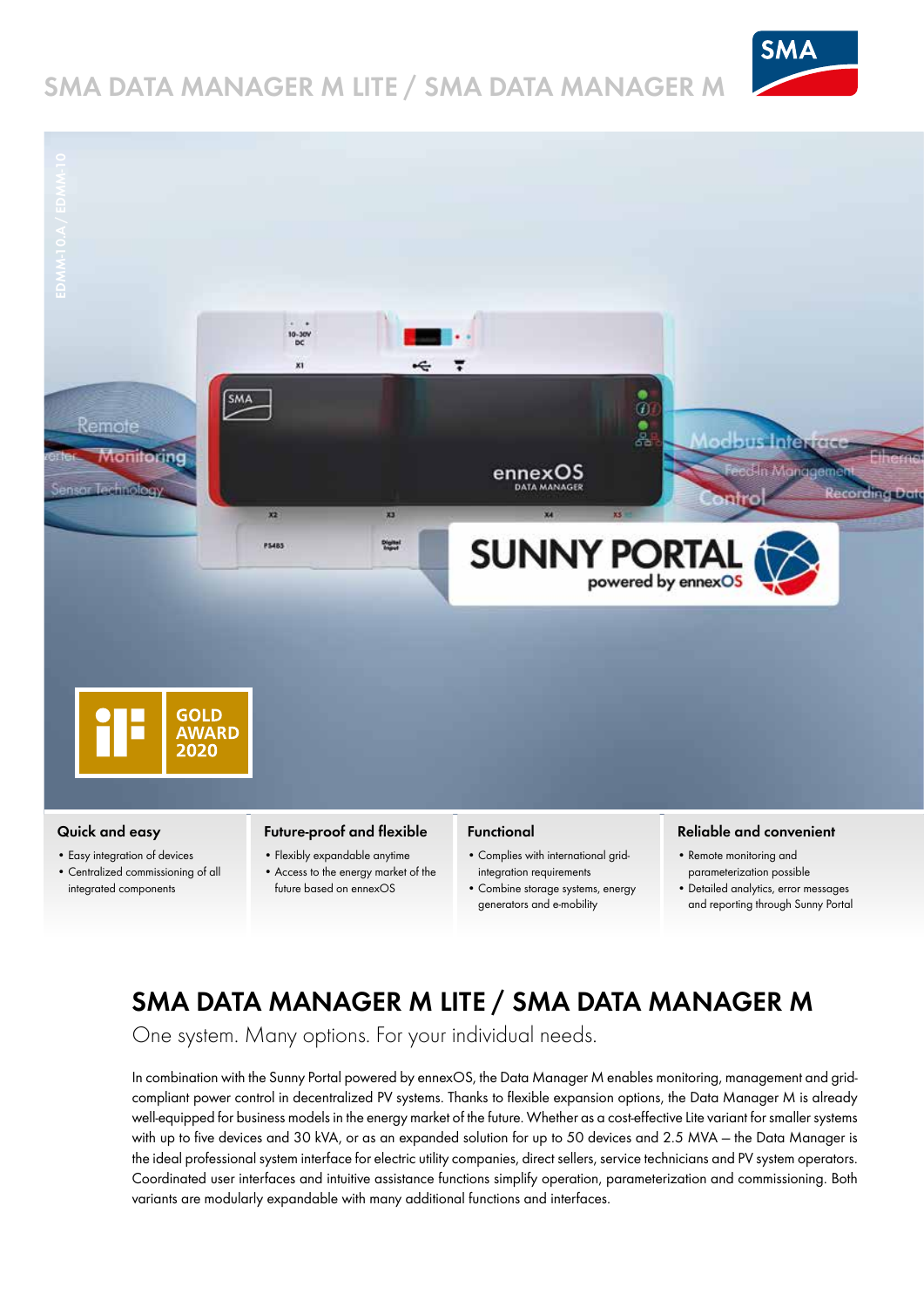### **SMA DATA MANAGER M Lite**

#### **Easy monitoring and control of PV applications, battery-storage systems and e-mobility.**

The Data Manager M Lite monitors, controls and regulates up to five devices in one application with up to 30 kVA. It therefore meets all current requirements of grid operators for active and reactive power control. We are continuously developing software expansion options tailored to customer needs. Automatic firmware updates keep the device up to date with the latest safety and performance standards.

#### **Benefits at a glance:**

- •Remote parameterization saves time and money
- •Event and information reports for fast error analysis
- •Automatic monitoring of PV components thanks to SMA Smart Connected
- •Various options for open-loop and closed-loop control of active and reactive power such as zero feed-in or Q(U)
- •Compatible with the SMA 360° App (for installers) and the Energy App (for end users)
- •Extension for EEBUS, e-mobility support (for example, with Audi e-tron charging system connect)
- •Satellite-based performance ratio for 24 months included



With intelligent charging technology from SMA, e-mobility makes sense both environmentally and economically. The Data Manager M Lite ensures that charging electric vehicles takes priority when the PV system is producing enough solar energy or the grid current is particularly favorable. Combined with an EEBUS-compatible charging station, the SMA Data Manager M Lite automatically schedules the charging process for electric vehicles according to the individual requirements of its users. With the Energy App and the Sunny Portal for system monitoring, you can keep constant track of your energy budget and uncover additional energy saving potential.

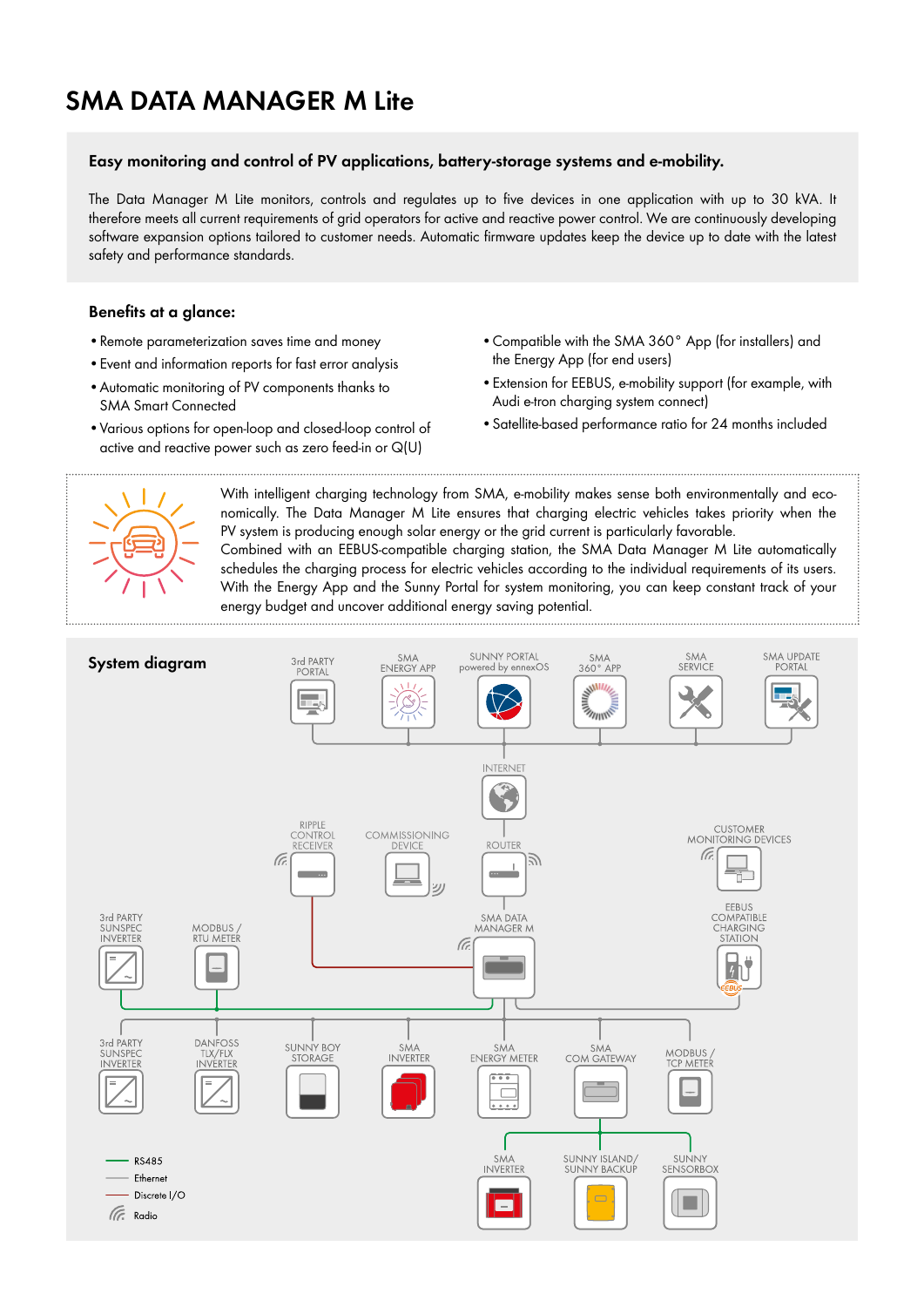### **SMA DATA MANAGER M**

#### **Professional monitoring and control for decentralized energy systems up to the megawatt range.**

The Data Manager M is the perfect monitoring and control solution for decentralized large-scale PV power plants up to 2.5 MVA with up to 50 devices. Thanks to the RS485 and Ethernet interfaces as well as analog and digital input and output systems, users benefit from particularly versatile connection options. The Data Manager M is the professional system interface for electric utility companies, direct sellers, service technicians and PV system operators.

#### **Benefits at a glance:**

- •Centralized management for decentralized large-scale PV power plants thanks to satellite-based data; cluster solutions with several data managers possible (master slave application)
- •Remote parameterization saves time and money
- •Flexible integration options for battery-storage systems
- •Direct selling with SMA SPOT
- •Automatic monitoring of PV components thanks to SMA Smart Connected

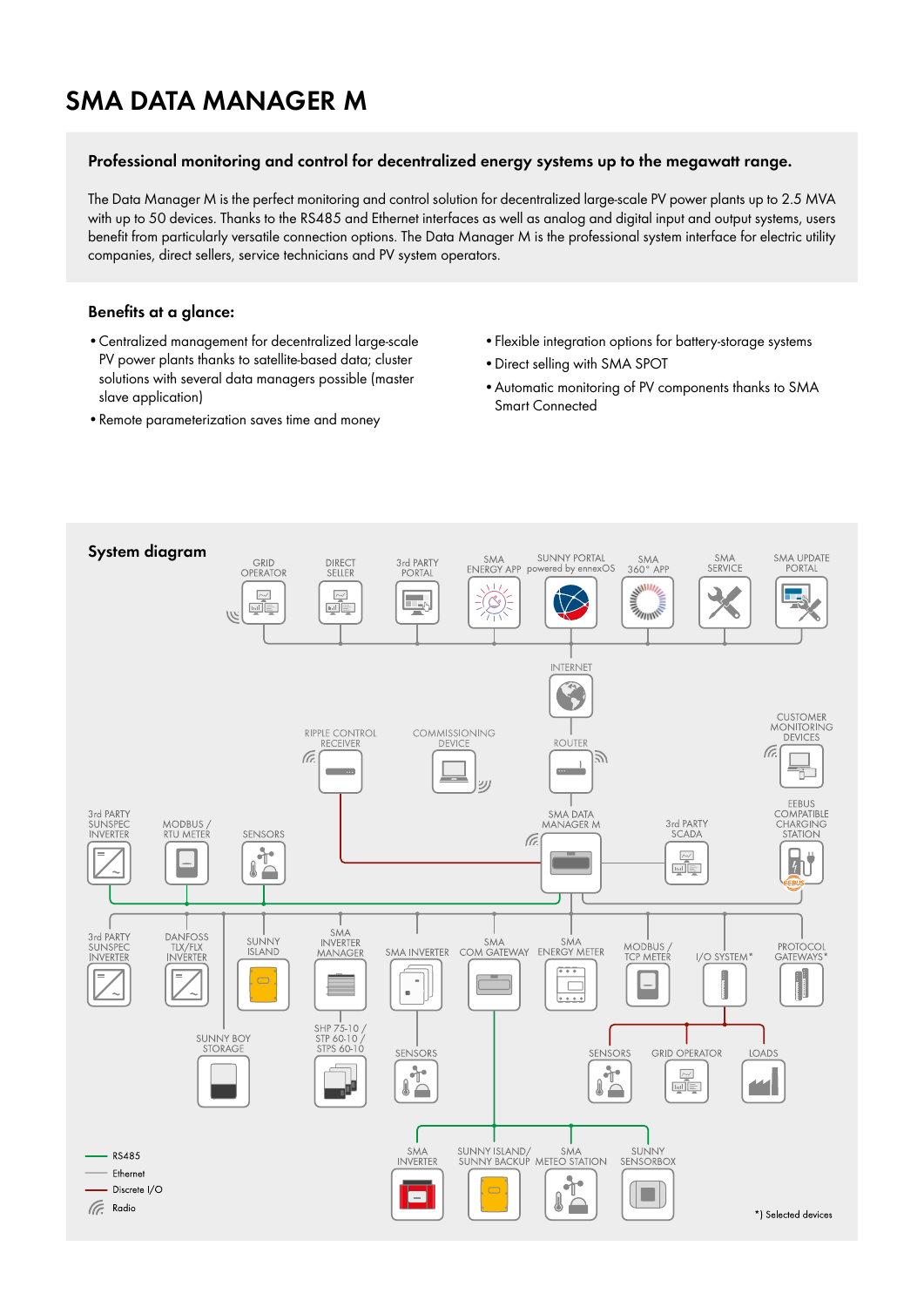| Technical data                                                                                                                       | <b>SMA DATA MANAGER M Lite</b>                               | <b>SMA DATA MANAGER M</b> |
|--------------------------------------------------------------------------------------------------------------------------------------|--------------------------------------------------------------|---------------------------|
| Master data                                                                                                                          |                                                              |                           |
| Total number of supported devices - of which:                                                                                        | 5                                                            | 50                        |
| Maximum number of supported PV inverters                                                                                             | 5                                                            | 50                        |
| Maximum number of supported battery inverters                                                                                        | $\mathbf{1}$                                                 | 50                        |
| Maximum number of supported energy meters (electric current and gas), generators from                                                | 5                                                            | 50                        |
| energy meters, I/O systems, sensors                                                                                                  | 30 kVA                                                       | 2.5 MVA                   |
| Maximum system power PV inverters (nominal AC power)<br>Maximum system power battery inverters (nominal AC power)                    | 30 kVA                                                       | 2.5 MVA                   |
| Automatic data recording for virtual generators from energy meters (PV inverter, combined                                            |                                                              |                           |
| heat and power plant, gas meter, diesel generator, hydroelectric power plant)                                                        | $\bullet$                                                    | $\bullet$                 |
| <b>Connections</b>                                                                                                                   |                                                              |                           |
| Voltage supply                                                                                                                       | 2-pin connection, MINI COMBICON                              |                           |
| <b>RS485</b>                                                                                                                         | 6-pin connection, MINI COMBICON                              |                           |
| Network (LAN)                                                                                                                        | 2 x RJ45, switched, 10 BaseT/100 BaseT                       |                           |
| USB (for product updates)                                                                                                            | $1 \times$ USB 2.0, type A                                   |                           |
| WLAN access point for commissioning and access to the user interface                                                                 | $\bullet$                                                    |                           |
| Voltage supply                                                                                                                       |                                                              |                           |
| Voltage supply                                                                                                                       | External power supply unit (available as an accessory)       |                           |
| Input voltage                                                                                                                        | 10 V to 30 V DC                                              |                           |
| Power consumption                                                                                                                    | Typically 4 W                                                |                           |
| Ambient conditions during operation                                                                                                  |                                                              |                           |
| Environment                                                                                                                          | Restricted class 3K7 reg. IEC60721-3-3<br>$-20$ °C to +60 °C |                           |
| Ambient temperature<br>Permissible range for relative humidity (non-condensing)                                                      | 5% to 95%                                                    |                           |
|                                                                                                                                      | 0 m to 3,000 m (≥70 kPa)                                     |                           |
| Maximum operating altitude above MSL<br>Degree of protection according to IEC 60529                                                  | <b>IP20 (NEMA 1)</b>                                         |                           |
| General data                                                                                                                         |                                                              |                           |
| Dimensions (W/H/D)                                                                                                                   | 161.1 mm / 89.7 mm / 67.2 mm                                 |                           |
| Weight                                                                                                                               | 220g                                                         |                           |
| Mounting location                                                                                                                    | Indoors                                                      |                           |
| Mounting type                                                                                                                        | Top-hat rail mounting / wall mounting                        |                           |
| Status display                                                                                                                       | LEDs for system and communication status                     |                           |
| <b>Features</b>                                                                                                                      |                                                              |                           |
| Warranty                                                                                                                             | 2 years                                                      |                           |
|                                                                                                                                      | www.SMA-Solar.com                                            |                           |
| Certificates and permits (more available upon request)                                                                               |                                                              |                           |
| Accessories (optional)                                                                                                               |                                                              |                           |
| Top-hat rail power supply unit                                                                                                       | Input: 100 V to 240 V AC / 45 Hz to 65 Hz / Output: 24 V     |                           |
| Plug-in power supply                                                                                                                 |                                                              |                           |
| I/O system by Moxa Europe GmbH                                                                                                       | iologik E1241 (4AO), SMA order number: eIO-E1241             |                           |
|                                                                                                                                      | iologik E1242 (4AI/4DI/4DIO), SMA order number: eIO-E1242    |                           |
|                                                                                                                                      | iologik E1260 (6 PT-100), SMA order number: eIO-E1260        |                           |
| I/O system by WAGO Kontakttechnik GmbH & Co. KG                                                                                      | WAGO-I/O-SYSTEM 750 (8DI, 8DO, 4AI, 4AO, 2 PT-100),          |                           |
|                                                                                                                                      | SMA order number: 115214-00.01                               |                           |
| Communication / protocols                                                                                                            | $\bullet$ / -                                                | $\bullet$ / $\bullet$     |
| FTP push (daily / hourly)<br>WLAN access to the customer network                                                                     |                                                              |                           |
| SMA Data2+ / SMA Data1                                                                                                               | $\bullet$ / starting $Q3/2020$                               |                           |
| Etherlynx for Danfoss for TLX & FLX                                                                                                  |                                                              |                           |
| Client: Modbus/RTU, Modbus/TCP (also Sunspec)                                                                                        |                                                              |                           |
| Server: Modbus/TCP                                                                                                                   |                                                              |                           |
| Commissioning                                                                                                                        |                                                              |                           |
| Assistant for local commissioning of connected devices                                                                               |                                                              |                           |
| Assistant for parameterization of SMA products connected via Speedwire                                                               |                                                              |                           |
| Remote parameterization of SMA devices with Sunny Portal                                                                             |                                                              |                           |
| <b>Updates</b>                                                                                                                       |                                                              |                           |
| Self-update and connected Speedwire devices via USB                                                                                  |                                                              |                           |
| Self-update and connected Speedwire devices via SMA Update Portal                                                                    |                                                              |                           |
| Grid management services                                                                                                             |                                                              |                           |
| Closed-loop control and open-loop control of other SMA Data Managers (master/slave)                                                  |                                                              |                           |
| Free configuration of a grid-connection meter (measurement at the point of interconnection)                                          |                                                              |                           |
| Direct selling via SMA SPOT (Germany)                                                                                                |                                                              |                           |
| Various options for open-loop and closed-loop control of active and reactive power<br>Manual inputs or inputs transferred via Modbus |                                                              |                           |
| Specifications via analog and digital inputs                                                                                         | via external I/O systems                                     |                           |
| Open-loop and closed-loop active power control (digital inputs)                                                                      |                                                              |                           |
| Closed-loop active power control (P(f))                                                                                              | in the SMA inverter                                          |                           |
| Open-loop and closed-loop reactive power control (Q(V))                                                                              |                                                              |                           |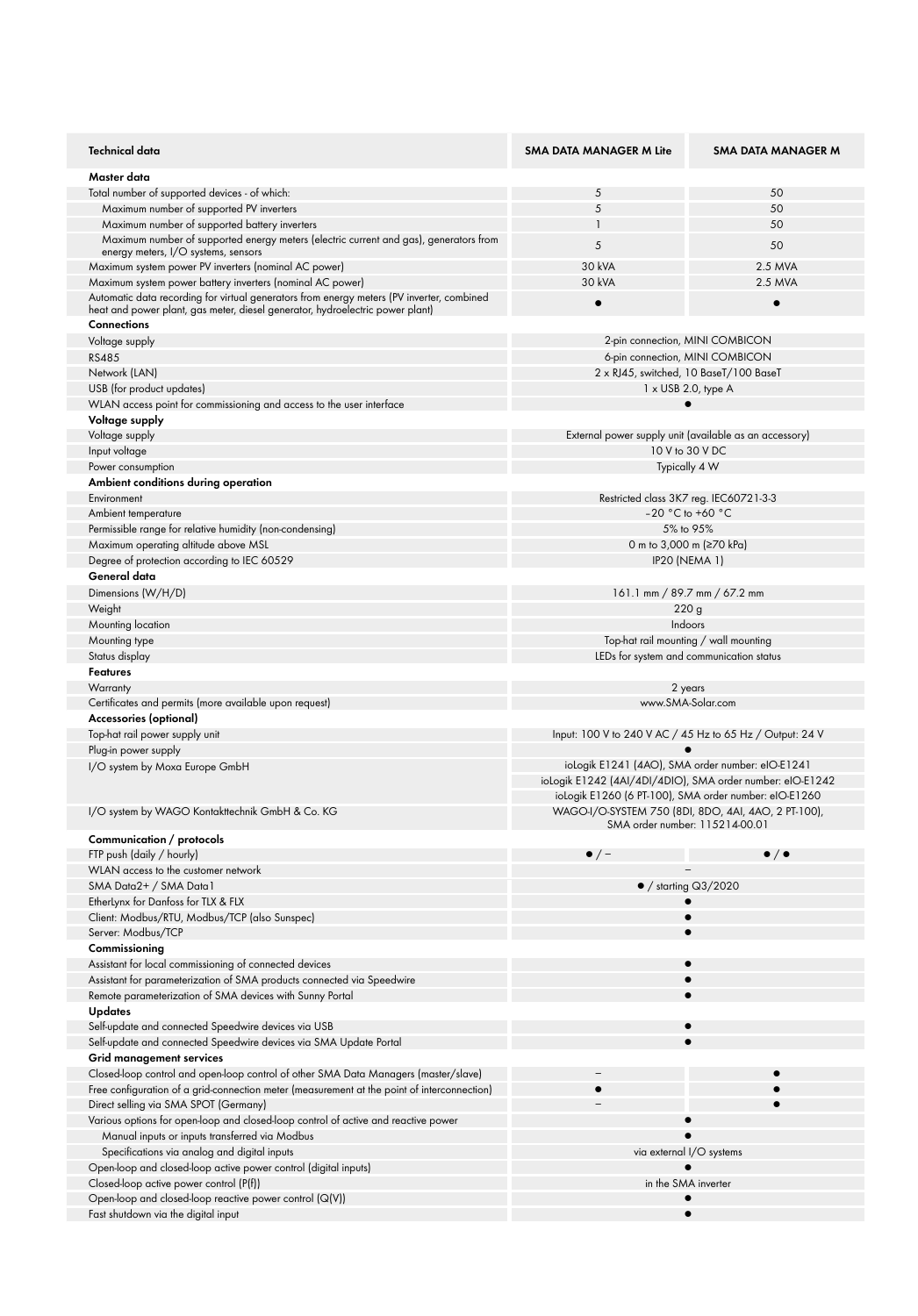| <b>Technical data</b>                                                                                                                                                   | <b>SMA DATA MANAGER M Lite</b> | SMA DATA MANAGER M |  |
|-------------------------------------------------------------------------------------------------------------------------------------------------------------------------|--------------------------------|--------------------|--|
| Parameterization                                                                                                                                                        |                                |                    |  |
| Remote parameterization of connected SMA products using Sunny Portal                                                                                                    |                                |                    |  |
| Parameter adjustment between SMA devices connected via Speedwire (local and remote)                                                                                     |                                |                    |  |
| <b>Energy management</b>                                                                                                                                                |                                |                    |  |
| Self-consumption control using battery systems (combined with SBS2.5, SBS3.7-6.0, Sunny<br>Island)                                                                      | $\bullet$                      |                    |  |
| Self-consumption control using battery systems (combined with STPS60-10)                                                                                                |                                |                    |  |
| Peak load shaving (combined with SBS3.7-6.0)                                                                                                                            |                                |                    |  |
| Peak load shaving (combined with STPS60-10)                                                                                                                             |                                |                    |  |
| Optimization of battery systems with time-of-use electricity tariff (combined with SBS3.7-6.0)                                                                          |                                |                    |  |
| Optimization of battery systems with time-of-use electricity tariff (combined with STPS60-10)                                                                           |                                |                    |  |
| EEBUS - e-mobility support (for example, with Audi e-tron charging system connect)                                                                                      | $\circ$                        | $\circ$            |  |
| Limiting value based switching via digital outputs                                                                                                                      |                                |                    |  |
| System and device monitoring                                                                                                                                            |                                |                    |  |
| Comprehensive visualization of power and energy values, status and events                                                                                               |                                |                    |  |
| Sunny Portal powered by ennexOS in conjunction with SMA Data Manager M<br>Parameterization                                                                              |                                |                    |  |
| Remote parameterization of Data Manager and suitable connected devices                                                                                                  |                                |                    |  |
| System and device monitoring, analysis                                                                                                                                  |                                |                    |  |
| Comprehensive visualization of power and energy values, status and events                                                                                               |                                |                    |  |
| Energy monitoring of a large number of systems in one user account                                                                                                      |                                |                    |  |
| Energy balance visualization (different generators, grid-supplied power and grid feed-in)                                                                               |                                |                    |  |
| Manual data recording for virtual generators from energy meters (PV inverter, combined heat<br>and power plant, gas meter, diesel generator, hydroelectric power plant) |                                |                    |  |
| Measured value evaluation of all data channels of devices and systems                                                                                                   |                                |                    |  |
| Automatic inverter comparison with alerts                                                                                                                               |                                |                    |  |
| Satellite-based meteorological data for performance evaluation (for select countries)                                                                                   | for 24 months                  |                    |  |
| Reporting                                                                                                                                                               |                                |                    |  |
| Alerts in case of communication faults between portal and system                                                                                                        |                                |                    |  |
| Preconfigured reports via e-mail                                                                                                                                        |                                |                    |  |
| Service                                                                                                                                                                 |                                |                    |  |
| <b>SMA Smart Connected</b>                                                                                                                                              |                                |                    |  |
| Remote support through SMA Service                                                                                                                                      |                                |                    |  |
| Direct selling via SMA SPOT (Germany)                                                                                                                                   |                                |                    |  |
| Use of SMA 360° app                                                                                                                                                     |                                |                    |  |
| Use of SMA Energy app (starting Q3/2020)                                                                                                                                |                                |                    |  |
| SMA monitoring API                                                                                                                                                      | $\circ$                        |                    |  |
|                                                                                                                                                                         |                                |                    |  |
| Type designation                                                                                                                                                        | EDMM-10.A                      | EDMM-10            |  |

● Standard features ○ Optional features — Not available Status: 04/2020